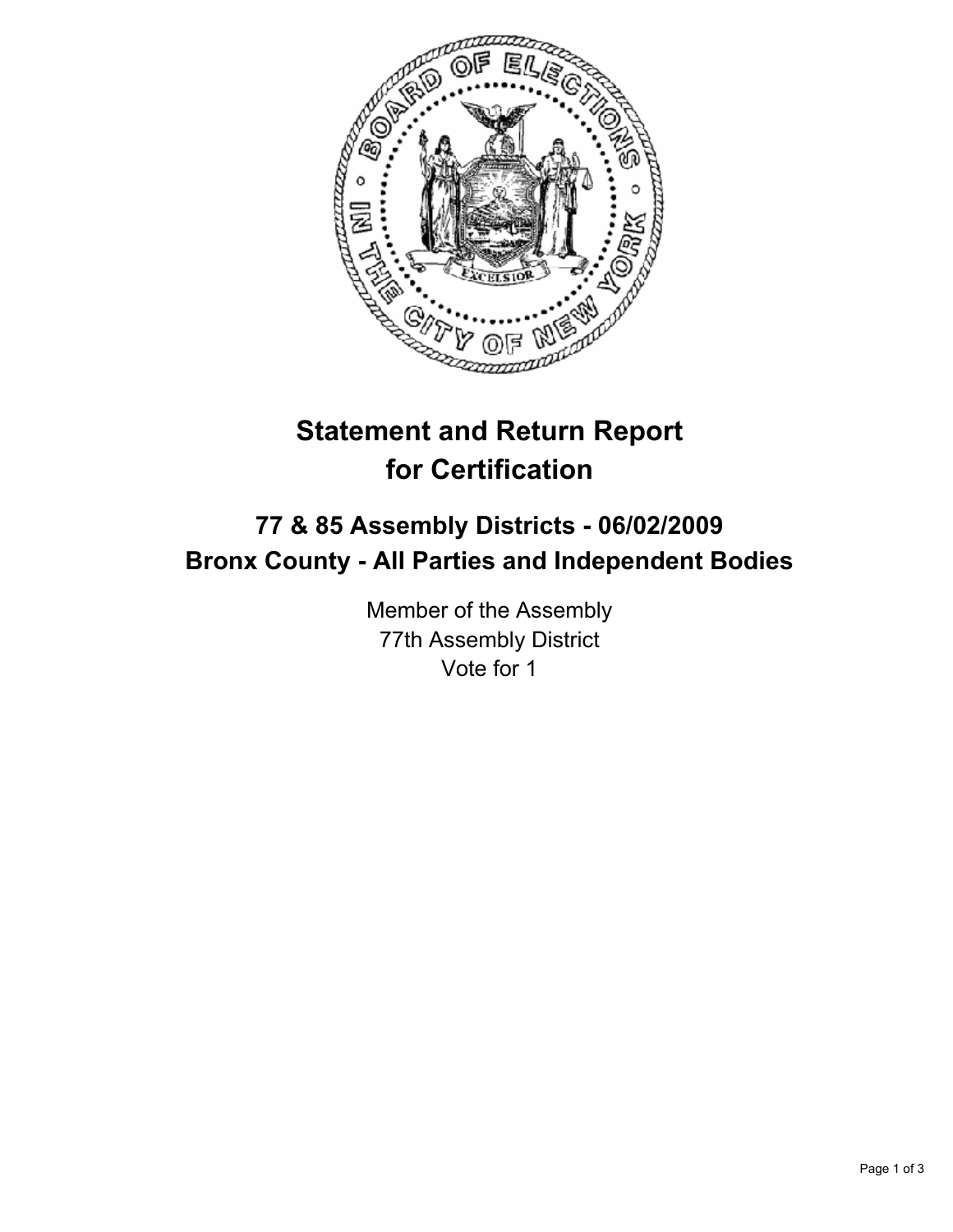

### **Assembly District 77**

| <b>PUBLIC COUNTER</b>               | 2,239 |
|-------------------------------------|-------|
| <b>EMERGENCY</b>                    | 23    |
| ABSENTEE/MILITARY                   | 89    |
| AFFIDAVIT                           | 18    |
| <b>Total Ballots</b>                | 2,369 |
| VANESSA L GIBSON (DEMOCRATIC)       | 1,685 |
| BARBARA L BOWLAND (REPUBLICAN)      | 93    |
| JOEL RAY RIVERA (CONSERVATIVE)      | 495   |
| VANESSA L GIBSON (WORKING FAMILIES) | 71    |
| <b>Total Votes</b>                  | 2.344 |
| Unrecorded                          | 25    |